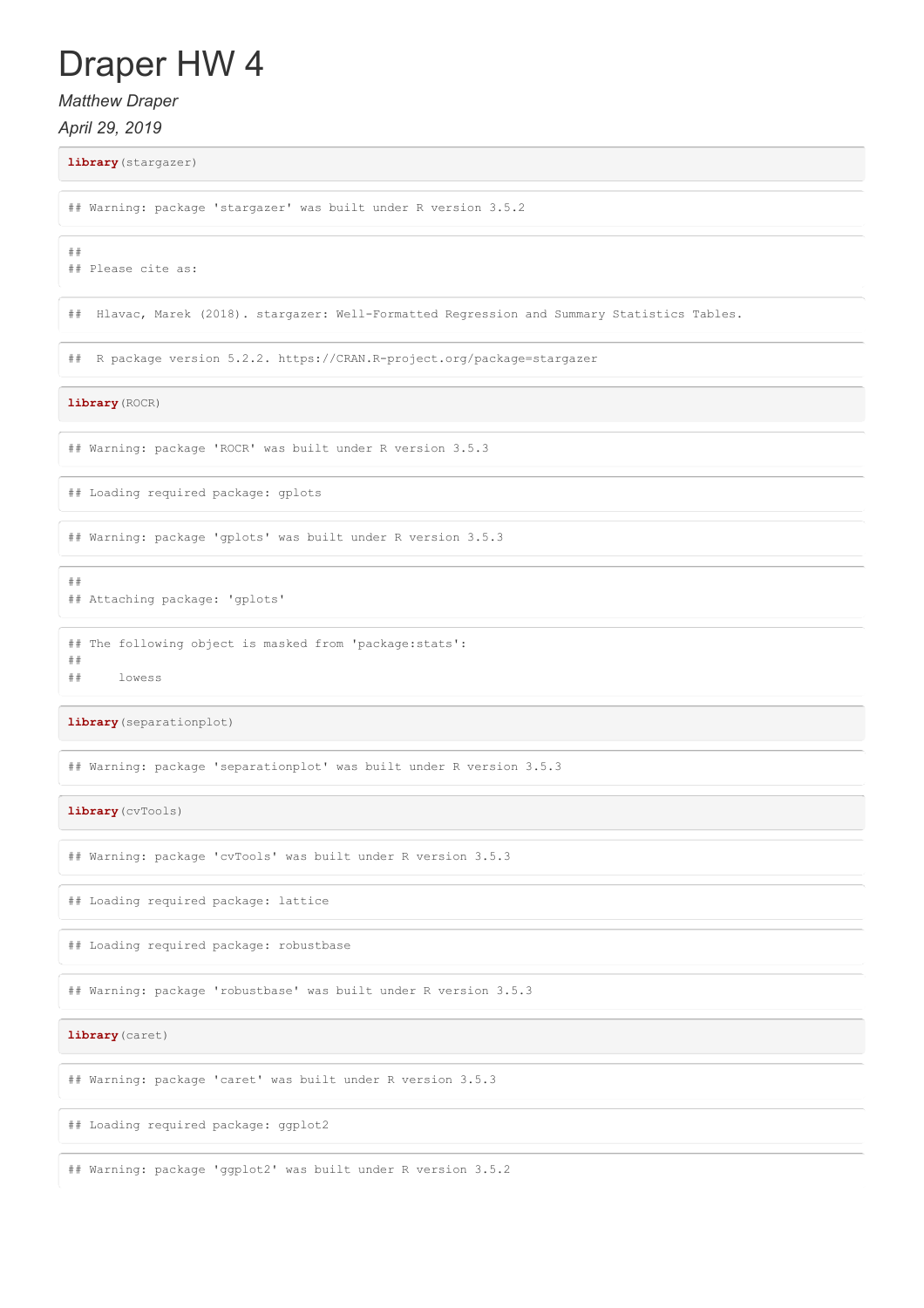```
ms<-read.table("Msrepl87.asc", header=TRUE,
   colClasses=c("character",rep("numeric",22)))
rownames(ms) <- ms$country
```

```
ms$sanctions <- (ms$sanctions70 + ms$sanctions75)/2
ms$deaths <- as.numeric(ms$deaths75 == 0)
```

```
ms <- ms[complete.cases(ms), ]
ml \leftarrow glm(deaths \sim sanctions, data = ms)m2 \leq -g \ln(\text{deaths} \sim \text{sanctions} + \text{giniland}, \text{ data} = ms)
```
m3  $\leftarrow$  glm(deaths  $\sim$  sanctions + giniland + sanctions: giniland, data = ms)

stargazer(m1, type = "html")

|                   | Dependent variable:             |
|-------------------|---------------------------------|
|                   | deaths                          |
| sanctions         | $-0.001$ <sup>*</sup>           |
|                   | (0.001)                         |
| Constant          | $0.266***$                      |
|                   | (0.069)                         |
| Observations      | 46                              |
| Log Likelihood    | $-22.006$                       |
| Akaike Inf. Crit. | 48.012                          |
| Note:             | $p<0.1$ ; $p<0.05$ ; $p<0.01$   |
|                   | stargazer $(m2, type = "html")$ |
|                   | Dependent variable:             |
|                   | deaths                          |
| sanctions         | $-0.001$ <sup>*</sup>           |
|                   | (0.001)                         |
| giniland          | $-0.141$                        |
|                   | (0.311)                         |
| Constant          | $0.351$ <sup>*</sup>            |
|                   | (0.201)                         |
| Observations      | 46                              |
| Log Likelihood    | $-21.896$                       |
| Akaike Inf. Crit. | 49.792                          |
| Note:             | $p<0.1$ ; $p<0.05$ ; $p<0.01$   |
|                   |                                 |

stargazer(m3, type = "html")

|                    | Dependent variable:                   |
|--------------------|---------------------------------------|
|                    | deaths                                |
| sanctions          | $-0.007$                              |
|                    | (0.005)                               |
| giniland           | $-0.352$                              |
|                    | (0.363)                               |
| sanctions:giniland | 0.008                                 |
|                    | (0.007)                               |
| Constant           | 0.504                                 |
|                    | (0.242)                               |
| Observations       | 46                                    |
| Log Likelihood     | $-21.213$                             |
| Akaike Inf. Crit.  | 50.426                                |
| $N \cap f \cap f$  | $n < 1$ 1 $n < 0$ $0.5$ $n < 0$ $0.1$ |

*Note: p<0.1; p<0.05;* p<0.01

We obtain very similar results for all three models. The AIC is lowest for m1, which is the simplest model (sanctions only). Including the Gini variable (m2) used up degrees of freedom without giving us anything useful (constant is not significant at p=.05). When we include the interaction term (m3), the constant is significant but the AIC is higher than in the simplest model.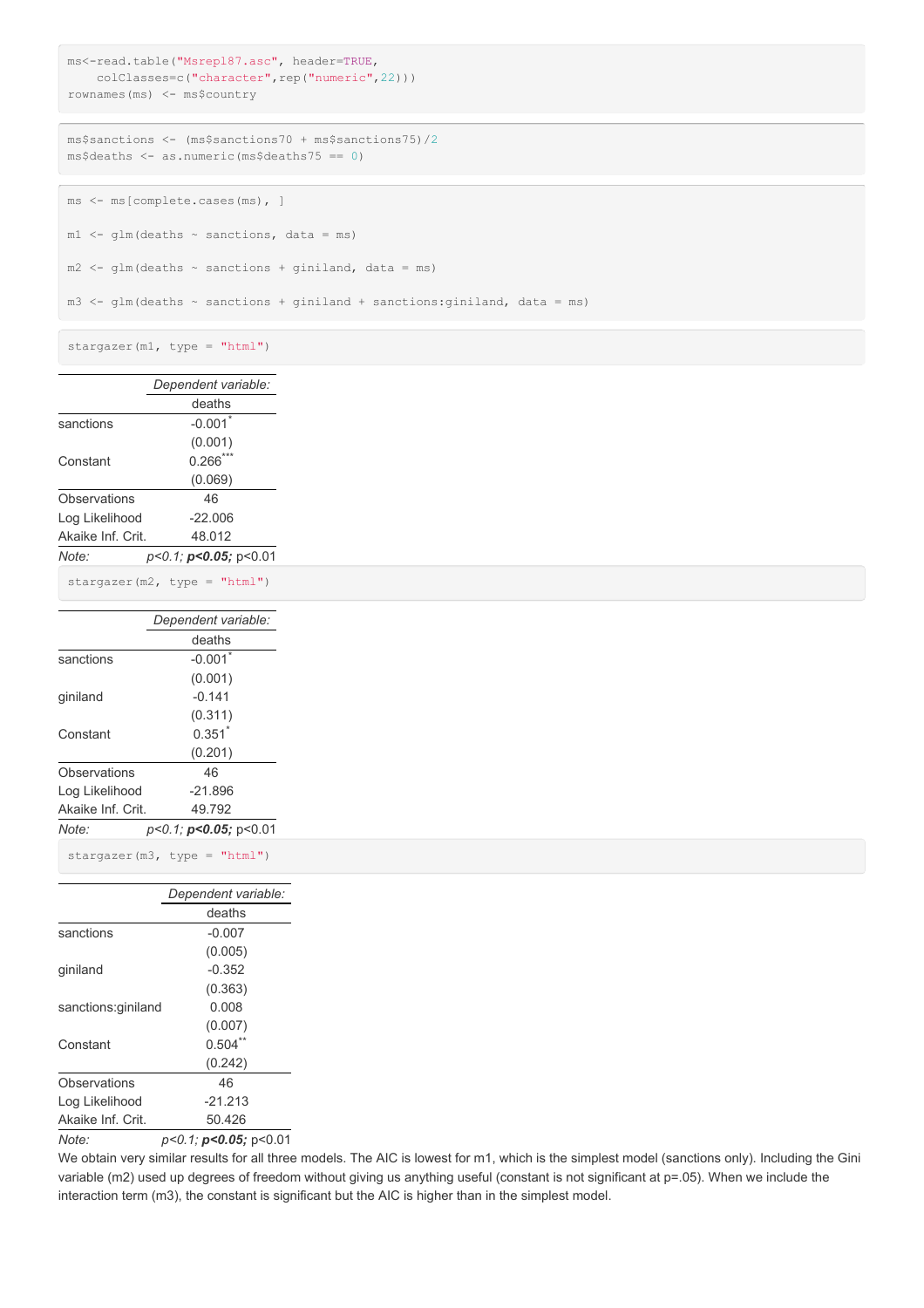*## Predicted Values* m1\$fitted.values

| ## | United States | Canada       | Jamaica     | Mexico                 | El Salvador    |
|----|---------------|--------------|-------------|------------------------|----------------|
| ## | 0.009887537   | 0.231814882  | 0.261577732 | 0.246696307            | 0.260930714    |
| ## | Costa Rica    | Panama       | Colombia    | Venezuela              | Peru           |
| ## | 0.262871769   | 0.252519473  | 0.236344011 | 0.257695621            | 0.235049974    |
| ## | Brazil        | Argentina    |             | Uruquay United Kingdom | Ireland        |
| ## | 0.214345382   | 0.211757308  | 0.236991030 | $-0.253448991$         | 0.199463957    |
| ## | Netherlands   | Belgium      | France      | Switzerland            | Spain          |
| ## | 0.242814196   | 0.260930714  | 0.138644218 | 0.254460529            | $-0.181629937$ |
| ## | Portugal      | West Germany | Italy       | Yuqoslavia             | Finland        |
| ## | 0.038356351   | 0.130879996  | 0.163877939 | 0.213698364            | 0.263518788    |
| ## | Sweden        | Norway       | Denmark     | Sierre Leone           | Ghana          |
| ## | 0.257048603   | 0.260930714  | 0.261577732 | 0.258989658            | 0.246049289    |
| ## | Kenya         | Zambia       | Malawi      | South Africa           | Turkey         |
| ## | 0.251872455   | 0.249284381  | 0.260930714 | 0.167760050            | 0.207228179    |
| ## | Eqypt         | South Korea  | Japan       | India                  | Pakistan       |
| ## | 0.202699049   | 0.176818309  | 0.230520845 | 0.094646960            | 0.075236406    |
| ## | Thailand      | Malaysia     | Philippines | Indonesia              | Australia      |
| ## | 0.229226808   | 0.242167178  | 0.181347439 | 0.238285067            | 0.253813510    |
| ## | New Zealand   |              |             |                        |                |
| ## | 0.263518788   |              |             |                        |                |

length(m1\$fitted.values)

## [1] 46

m2\$fitted.values

| ## | United States | Canada       | Jamaica     | Mexico                 | El Salvador    |
|----|---------------|--------------|-------------|------------------------|----------------|
| ## | 0.002695061   | 0.246372708  | 0.234101575 | 0.201384426            | 0.232064818    |
| ## | Costa Rica    | Panama       | Colombia    | Venezuela              | Peru           |
| ## | 0.232523785   | 0.228192195  | 0.201291314 | 0.214816904            | 0.192979322    |
| ## | Brazil        | Argentina    |             | Uruquay United Kingdom | Ireland        |
| ## | 0.182903315   | 0.176169113  | 0.207566549 | $-0.247006339$         | 0.218001815    |
| ## | Netherlands   | Belgium      | France      | Switzerland            | Spain          |
| ## | 0.262630838   | 0.263146991  | 0.153701006 | 0.268210290            | $-0.193291095$ |
| ## | Portugal      | West Germany | Italy       | Yuqoslavia             | Finland        |
| ## | 0.017432587   | 0.149039487  | 0.146952139 | 0.221838513            | 0.313678799    |
| ## | Sweden        | Norway       | Denmark     | Sierre Leone           | Ghana          |
| ## | 0.310265143   | 0.304118946  | 0.286376138 | 0.283880415            | 0.254447884    |
| ## | Kenya         | Zambia       | Malawi      | South Africa           | Turkey         |
| ## | 0.243109350   | 0.227898192  | 0.298467642 | 0.157759854            | 0.211360726    |
| ## | Eqypt         | South Korea  | Japan       | India                  | Pakistan       |
| ## | 0.195690601   | 0.221595102  | 0.257840281 | 0.098558270            | 0.095381429    |
| ## | Thailand      | Malaysia     | Philippines | Indonesia              | Australia      |
| ## | 0.250941115   | 0.262006907  | 0.197706098 | 0.245547887            | 0.223788752    |
| ## | New Zealand   |              |             |                        |                |
| ## | 0.245863150   |              |             |                        |                |

length(m2\$fitted.values)

## [1] 46

m3\$fitted.values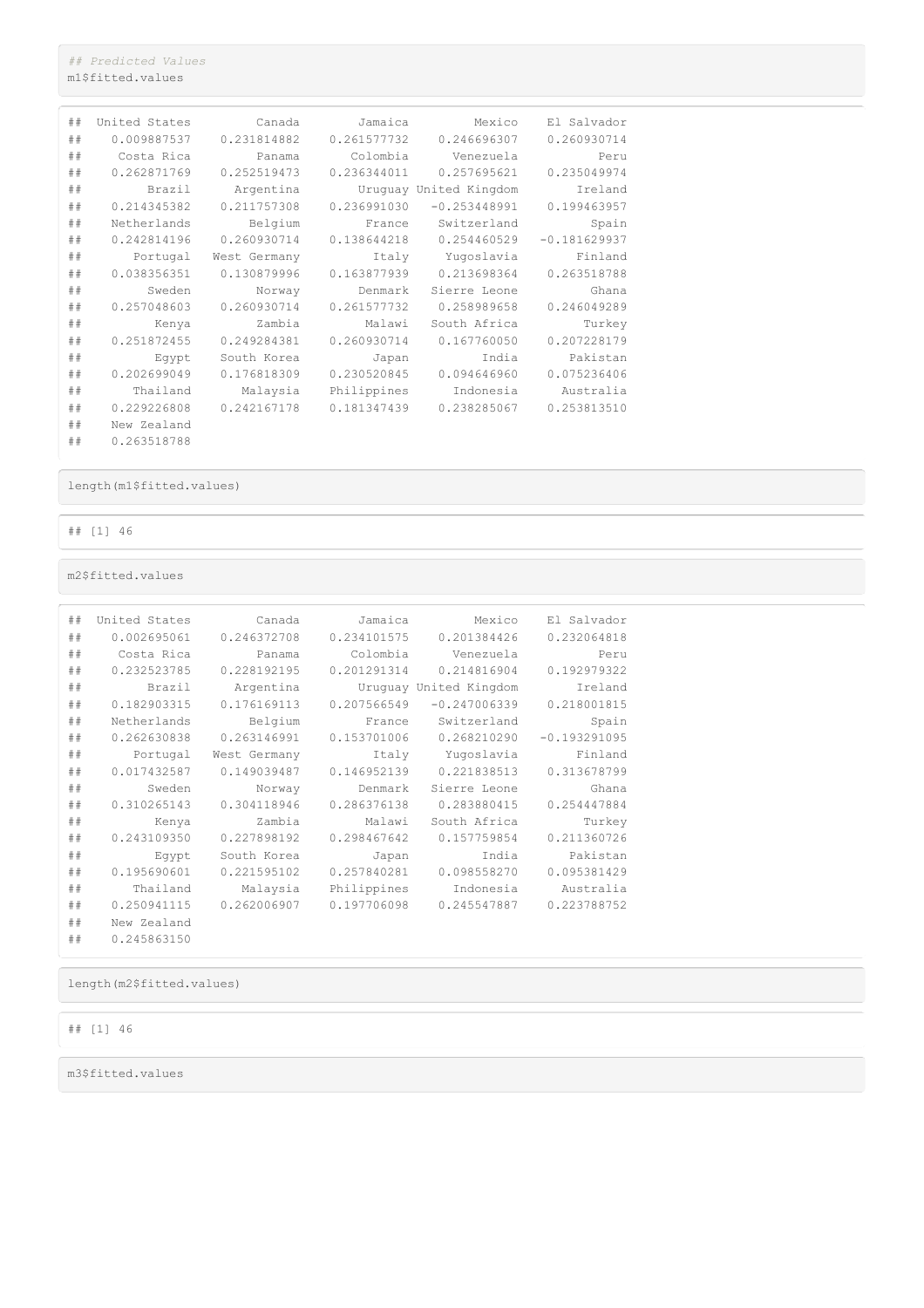| ## | United States | Canada       | Jamaica     | Mexico                 | El Salvador   |
|----|---------------|--------------|-------------|------------------------|---------------|
| ## | 0.01425568    | 0.24900175   | 0.22051107  | 0.18367490             | 0.21702242    |
| ## | Costa Rica    | Panama       | Colombia    | Venezuela              | Peru          |
| ## | 0.21441776    | 0.22197338   | 0.19935131  | 0.18571465             | 0.19114022    |
| ## | Brazil        | Argentina    |             | Uruguay United Kingdom | Ireland       |
| ## | 0.19861015    | 0.19752147   | 0.20636942  | $-0.31350358$          | 0.17648779    |
| ## | Netherlands   | Belgium      | France      | Switzerland            | Spain         |
| ## | 0.28168135    | 0.28760468   | 0.05188515  | 0.29898892             | 0.02845797    |
| ## | Portugal      | West Germany | Italy       | Yuqoslavia             | Finland       |
| ## | 0.13419101    | 0.02620183   | 0.16453131  | 0.20741749             | 0.40651556    |
| ## | Sweden        | Norway       | Denmark     | Sierre Leone           | Ghana         |
| ## | 0.38788418    | 0.38064494   | 0.34068209  | 0.33370269             | 0.27123052    |
| ## | Kenya         | Zambia       | Malawi      | South Africa           | Turkey        |
| ## | 0.25080958    | 0.22516739   | 0.36781180  | 0.15494439             | 0.19534517    |
| ## | Eqypt         | South Korea  | Japan       | India                  | Pakistan      |
| ## | 0.19039594    | 0.08886070   | 0.25827735  | 0.02282537             | $-0.09662377$ |
| ## | Thailand      | Malaysia     | Philippines | Indonesia              | Australia     |
| ## | 0.24963313    | 0.28009483   | 0.13760179  | 0.25416897             | 0.21160084    |
| ## | New Zealand   |              |             |                        |               |
| ## | 0.24491843    |              |             |                        |               |

length(m3\$fitted.values)

## ## [1] 46

*## ROC Plots*

predm1 <- prediction( m1\$fitted.values, ms\$deaths) perfm1 <- performance(predm1,"tpr","fpr") plot(perfm1)



predm2 <- prediction( m2\$fitted.values, ms\$deaths) perfm2 <- performance(predm2,"tpr","fpr")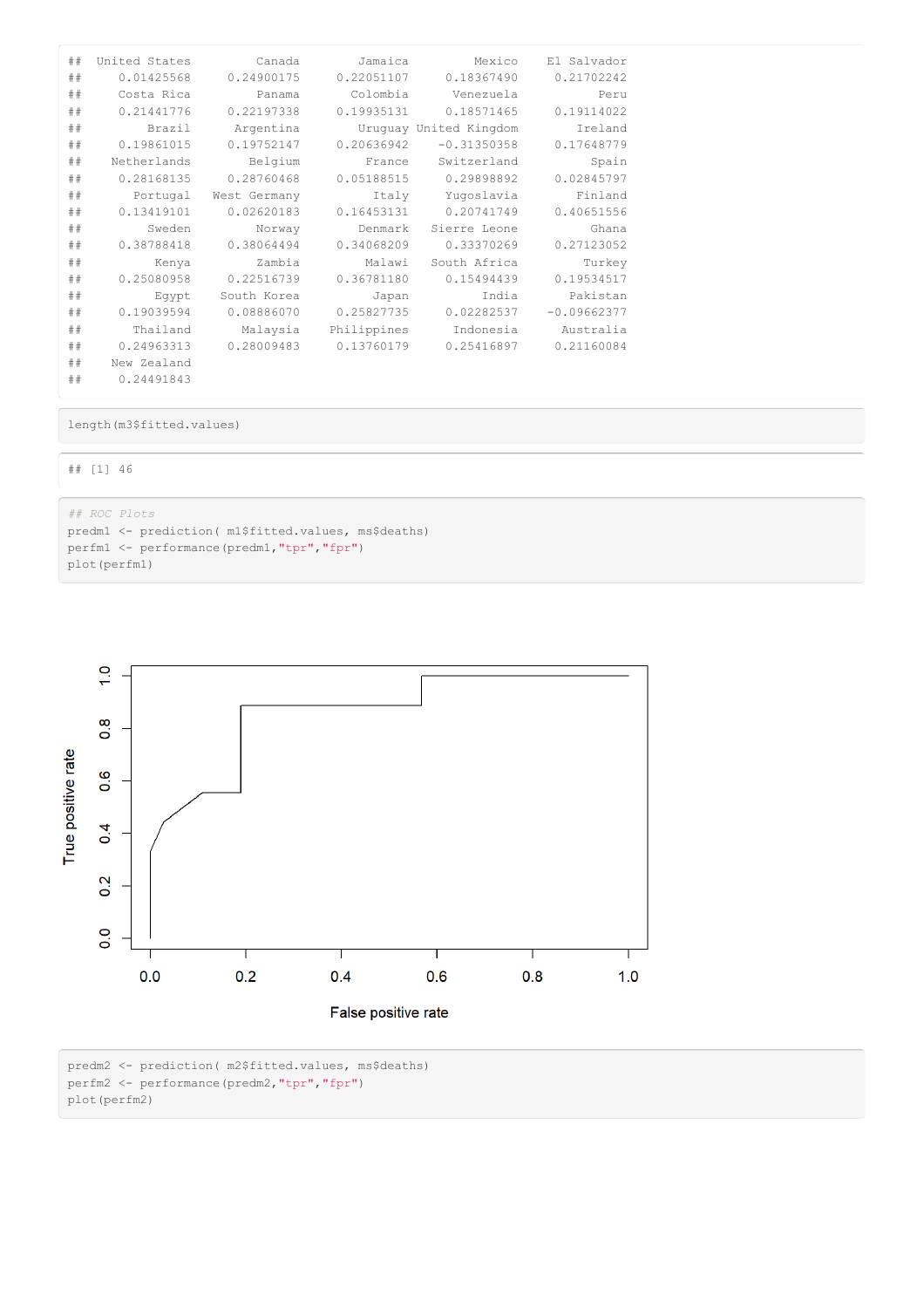

predm3 <- prediction( m3\$fitted.values, ms\$deaths) perfm3 <- performance(predm3,"tpr","fpr") plot(perfm3)



#### *## Separation Plots*

separationplot(pred=as.vector(m1\$fitted.values), actual=as.vector(ms\$deaths), type="line",line=TRUE, show.ex pected=TRUE, heading="Separation Plot m1")

separationplot(pred=as.vector(m2\$fitted.values), actual=as.vector(ms\$deaths), type="line",line=TRUE, show.ex pected=TRUE, heading="Separation Plot m2")

separationplot(pred=as.vector(m3\$fitted.values), actual=as.vector(ms\$deaths), type="line",line=TRUE, show.ex pected=TRUE, heading="Separation Plot m3")

Please note: the separation plots will not generate within R markdown for some reason, so I've appended them to the end of this PDF. They're labelled m1-m3.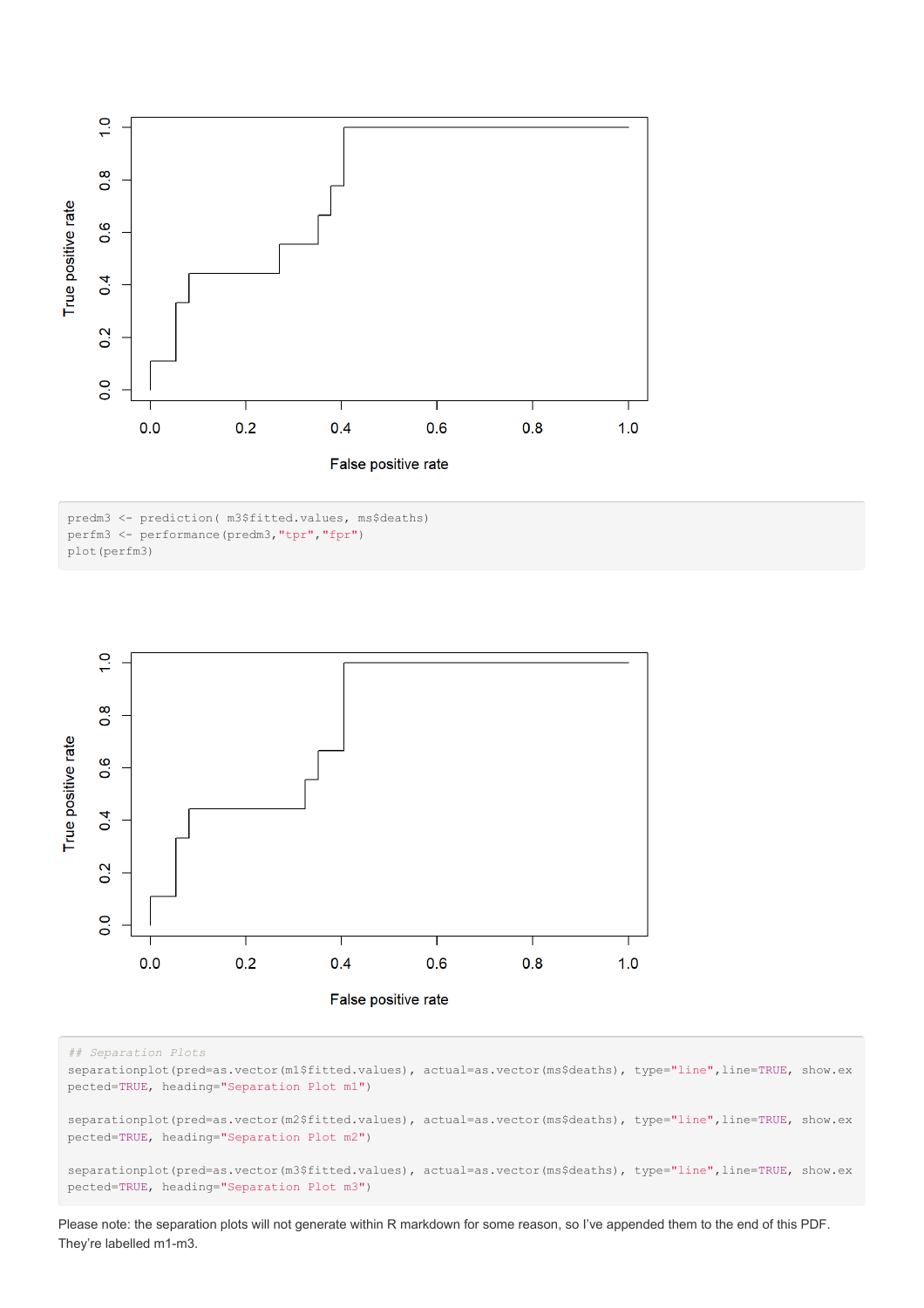```
## Cross-Validation
require(caret)
flds <- createFolds(ms$deaths, k = 10, list = TRUE, returnTrain = FALSE)
perf<-as.list(1:10)
ms$deaths<-as.factor(ms$deaths)
for (i in 1:10)
{test<-ms[flds[[i]],]
train<-ms[-flds[[i]],]
m1 <- glm(as.numeric(deaths) \sim sanctions, data = train)
pred<-predict(m1,type='response',newdata=test)
pred2 <- prediction( pred, as.factor(test$deaths))
perf[[i]] <- performance(pred2,"tpr","fpr")}
```
## Error in approxfun(x.values.2, y.values.2, method = "constant",  $f = 1$ , : zero non-NA points

The binary variable that we created seems to have too many 0 values for a 10-fold cross-validation to work. R is throwing an error whenever one of the sets contains only values of 0. I'll try a different approach:

```
## Cross-Validation
library(ROCR)
require(caret)
flds <- createFolds(as.factor(ms$deaths), k = 10, list = TRUE, returnTrain = FALSE)
pred<-ms$deaths
ms$deaths<-as.numeric(ms$deaths)
for (i in 1:10)
{test<-ms[flds[[i]],]
train<-ms[-flds[[i]],]
m1 <- glm(deaths \sim sanctions, data = train, family = 'binomial')
pred[flds[[i]]]<-predict(m1,type='response',newdata=data.frame(sanctions=test[,'sanctions']))
}
```
## Error in eval(family\$initialize): y values must be  $0 \le y \le 1$ 

pred2 <- prediction( pred, ms\$deaths)

## Error in prediction(pred, ms\$deaths): Format of predictions is invalid.

perf<-performance(pred2,"tpr","fpr")

## Error in approxfun(x.values.2, y.values.2, method = "constant",  $f = 1$ , : zero non-NA points

plot(perf)

## Error in xy.coords(x, y, xlabel, ylabel, log): 'x' is a list, but does not have components 'x' and 'y'